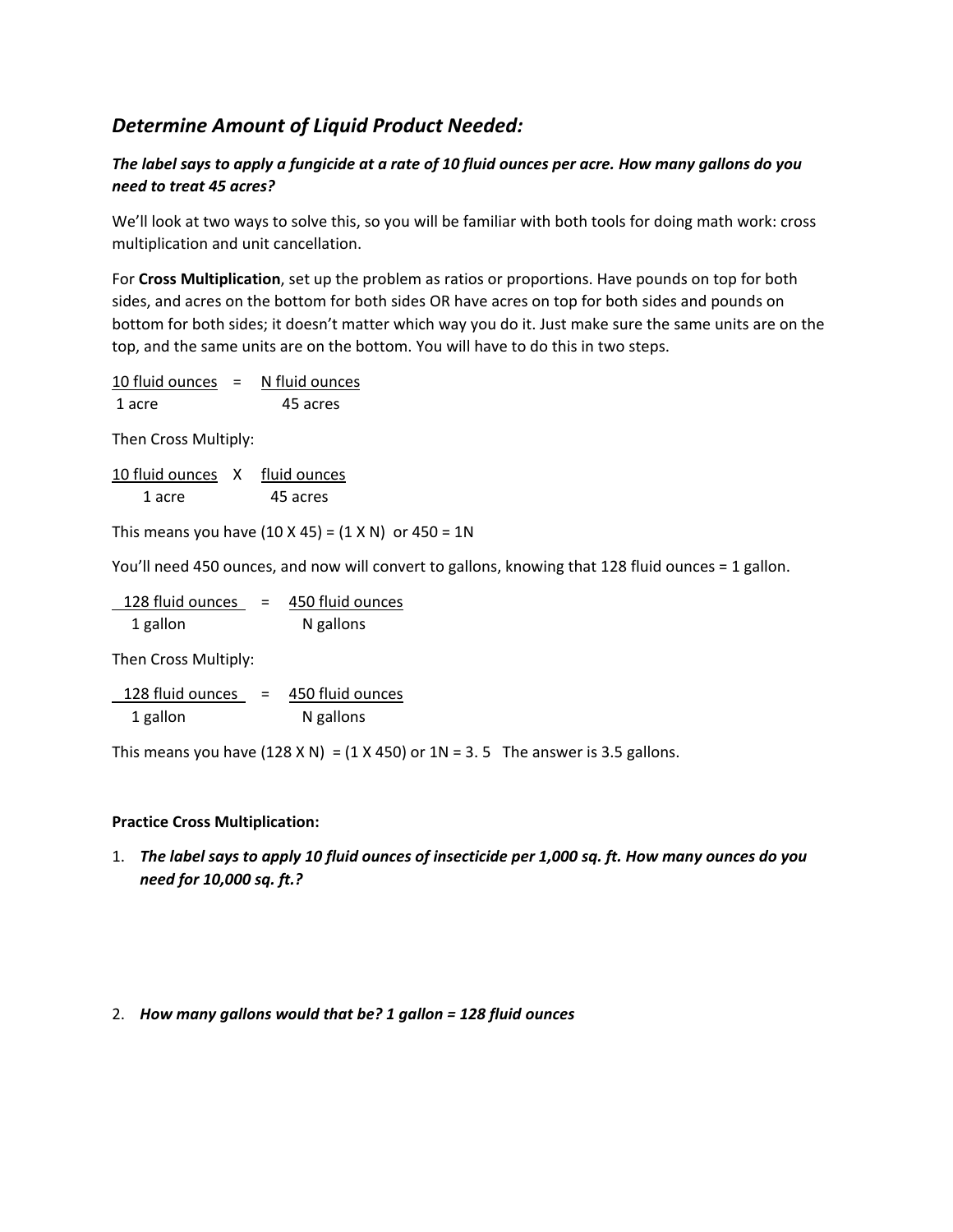3. *The label says to apply 0.5 gallons of herbicide per acre. How many gallons would you need to treat 200 acres?*

#### **Answers for Cross Multiplication:**

1. *The label says to apply 10 fluid ounces of insecticide per 1,000 sq. ft. How many ounces do you need for 10,000 sq. ft.?*

 $10$  fl oz  $=$  N fl ounces  $=$  100 fl oz 1,000 sq ft 10,000 sq. ft.

2. *How many gallons would that be? 1 gallon = 128 fluid ounces*

 $1 gal$  = N gallons = 0.78 gallons 128 fl oz 100 fl oz

3. *The label says to apply 0.5 gallons of herbicide per acre. How many gallons would you need to treat 200 acres?*

| $0.5$ gal | N gallons | $=$ | 100 gallons |
|-----------|-----------|-----|-------------|
| 1 acre    | 200 acres |     |             |

We could use called **Unit Cancellation** for those problems as well. To review unit cancellation, set up the problem so that the units of measurement (inches, feet, seconds, ounces, gallons, etc.) cancel each other out. This is the opposite of the Cross multiplication process. The problem *(at a rate of 10 fluid ounces per acre, how much do you need to treat 45 acres)* is set up as follows, with a unit (acre) on top for one of the fractions and on the bottom for the other. A nice feature of unit cancellation is that you can convert a number of units in one setup. Below, we can find out the amount needed for 45 acres and convert the fluid ounces to gallons in one equation. Just remember to set up units correctly, with acres on top for one fraction and bottom for another, and fluid ounces on top for one fraction and on the bottom for another.

45 acres  $X$  10 fluid ounces  $X$  1 gallon  $= N$  gallons 1 acre 128 fluid ounces

You know you set it up right if you can cancel one unit on the top, and the same unit on the bottom. The unit that is left is what your answer will be.

45 acres  $X$  10 fluid ounces  $X$  1 gallon = N gallons 1 acre 128 fluid ounces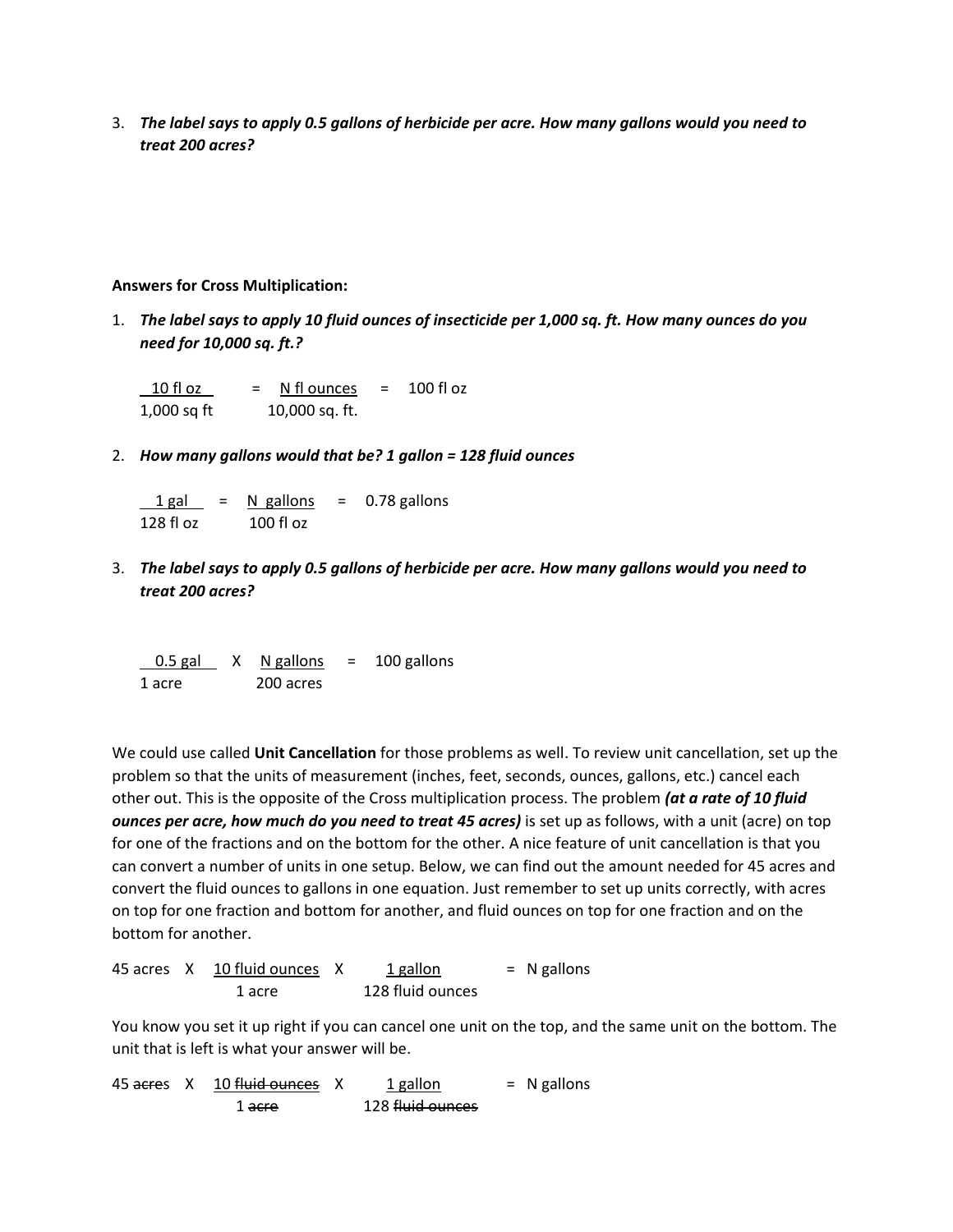After setting it up, do the multiplication and division: 45 times 10 divided by 1 times 1 divided by 128 = 3.5 gallons.

### *The label says to apply 12 fluid ounces of insecticide per 1,000 sq. ft. How many gallons do you need for 10,000 sq. ft? 1 gallon = 128 fluid ounces.*

10,000 sq. ft  $X$  12 fluid ounces  $X$  1 gallon = N pounds (0.9375 gallons) 1,000 sq. ft 128 fluid ounces

**Practice Unit Cancellation:**

- 4. *The label says to apply 10 fluid ounces of insecticide per 1,000 sq. ft. How many ounces do you need for 10,000 sq. ft.?*
- 5. *How many gallons would that be? 1 gallon = 128 fluid ounces*
- 6. *The label says to apply 0.5 gallons of herbicide per acre. How many gallons would you need to treat 200 acres?*

#### **Answers Unit Cancellation:**

4. *The label says to apply 10 fluid ounces of insecticide per 1,000 sq. ft. How many ounces do you need for 10,000 sq. ft.?*

 10 fl oz X 10,000 sq. ft. = 100 fl oz 1,000 sq ft

5. *How many gallons would that be? 1 gallon = 128 fluid ounces*

 $1 gal$  X 100 fl oz = 0.78 gallons 128 fl oz

6. *The label says to apply 0.5 gallons of herbicide per acre. How many gallons would you need to treat 200 acres?*

 $0.5$  gal  $\times$  200 acres = 100 gallons 1 acre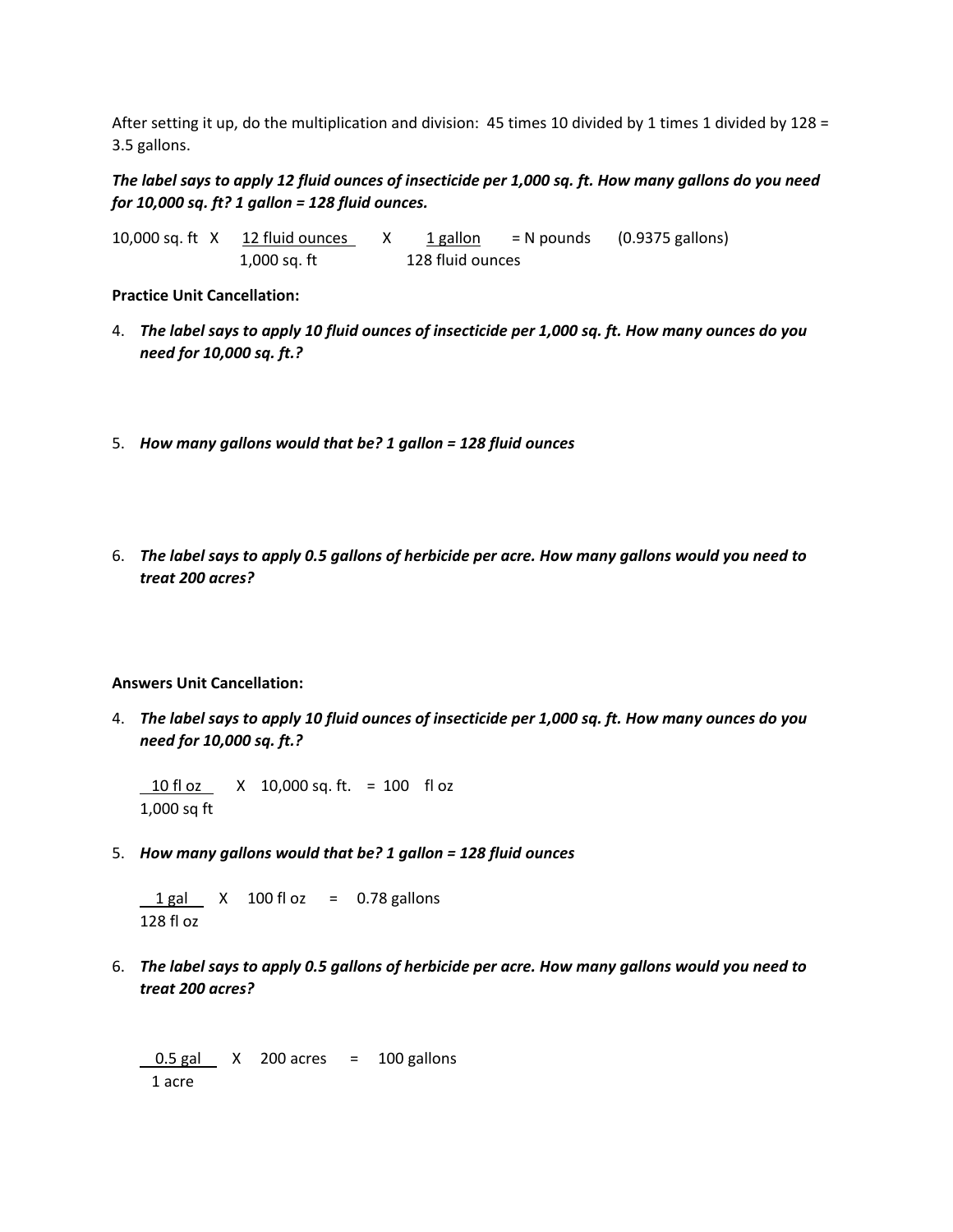**Practice more Unit Cancellation problems:**

7. *The label says to apply 20 fluid ounces per acre. How many fluid ounces do you need to treat 4,356 sq. ft?*

8. *The label says to apply 8 fluid ounces of pesticide per acre. How many fluid ounces of product do you need for 15 acres?*

9. *The label says to apply 2 fl. ounces of pesticide per 1,000 sq. ft. How many fluid ounces should you apply to 20 acres? How many gallons is this?*